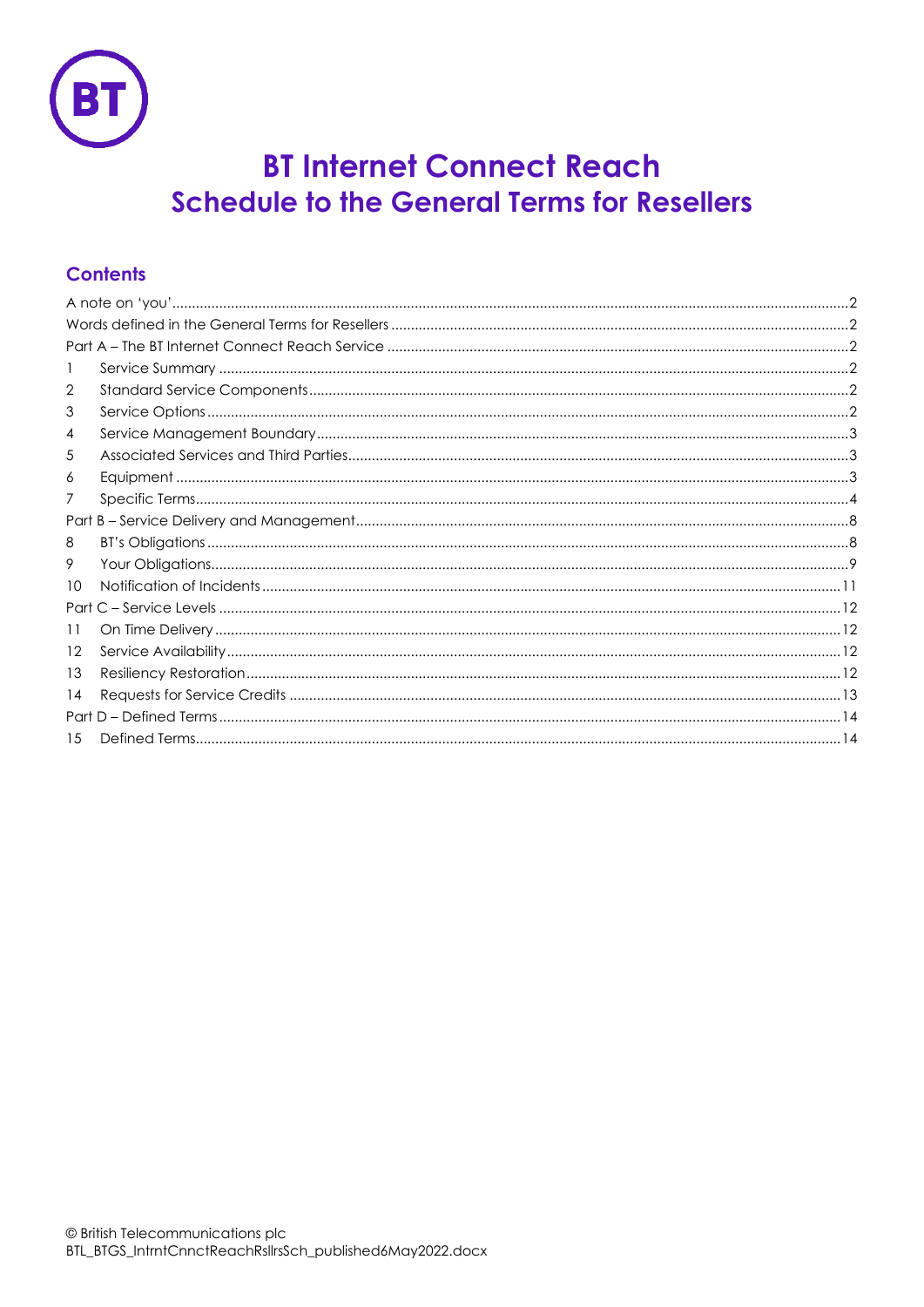

## <span id="page-1-0"></span>**A note on 'you'**

'You' and 'your' mean the Reseller.

## <span id="page-1-1"></span>**Words defined in the General Terms for Resellers**

Words that are capitalised but have not been defined in this Schedule have the meanings given to them in the General Terms for Resellers.

## <span id="page-1-2"></span>**Part A – The BT Internet Connect Reach Service**

## <span id="page-1-3"></span>**1 Service Summary**

- 1.1 BT will provide you with a managed service that grants access to the Internet from one or more Sites using inputs supplied to BT by a number of third party suppliers, for you to resell to Customers. This service allows Customers to connect their branch offices and remote workers to the Internet, comprising:
	- 1.1.1 the Standard Service Components; and
	- 1.1.2 any of the Service Options as set out in any applicable Order,

up to the point of the Service Management Boundary as set out in Paragraph [4](#page-2-0) ("**BT Internet Connect Reach Service**").

1.2 BT reserves the right to migrate your BT Internet Connect Reach Service to a BT provided internet service should this become available in the future. Where this migration would result in additional Charges or terms that could be considered detrimental the migration will not happen unless both Parties agree in writing.

## <span id="page-1-4"></span>**2 Standard Service Components**

BT will provide you with all the following standard service components ("**Standard Service Components**") in accordance with the details as set out in any applicable Order:

#### 2.1 **Access Lines**

- 2.1.1 BT will arrange for you to be provided with the Access Lines set out in your Order at your Sites. BT will connect the Access Line to a Point of Presence.
- 2.1.2 Access Lines may not be available in all countries. If BT cannot provide you with the Access Line that you ask for, BT will let you know at the time that you place your Order, and the Order, or relevant part, will be cancelled by BT.

## 2.2 **Equipment**

BT will arrange for you to be supplied with either NTE or a Managed Router (if you select this Service Option) at each Site and BT will arrange for that NTE or Managed Router to be connected to the designated Access Line.

#### 2.3 **Service management**

BT will provide reactive management for the BT Internet Connect Reach Service. BT will raise a Ticket as set out in Paragraph [10](#page-10-0) if it detects or you notify BT of a fault in the BT Internet Connect Reach Service and if necessary BT will register the fault with the relevant third party supplier for resolution, unless you have selected the Proactive Monitoring Service Option, in which case the BT Internet Connect Reach Service will be managed as set out in that Service Option.

## <span id="page-1-5"></span>**3 Service Options**

BT will provide you with any of the following options as set out in any applicable Order ("**Service Options**") and in accordance with the details as set out in that Order:

## 3.1 **Managed Router**

- 3.1.1 If you select the Managed Router Service Option, BT will install and manage (including providing maintenance, monitoring, configuration and commissioning of) a Managed Router for the BT Internet Connect Reach Service.
- 3.1.2 If you select the Managed Router Service Option, the Proactive Monitoring Service Option is included in your Order and unless BT tells you otherwise, BT will provide it to you as part of the BT Internet Connect Reach Service.
- 3.1.3 BT will continue to own the Managed Router at all times.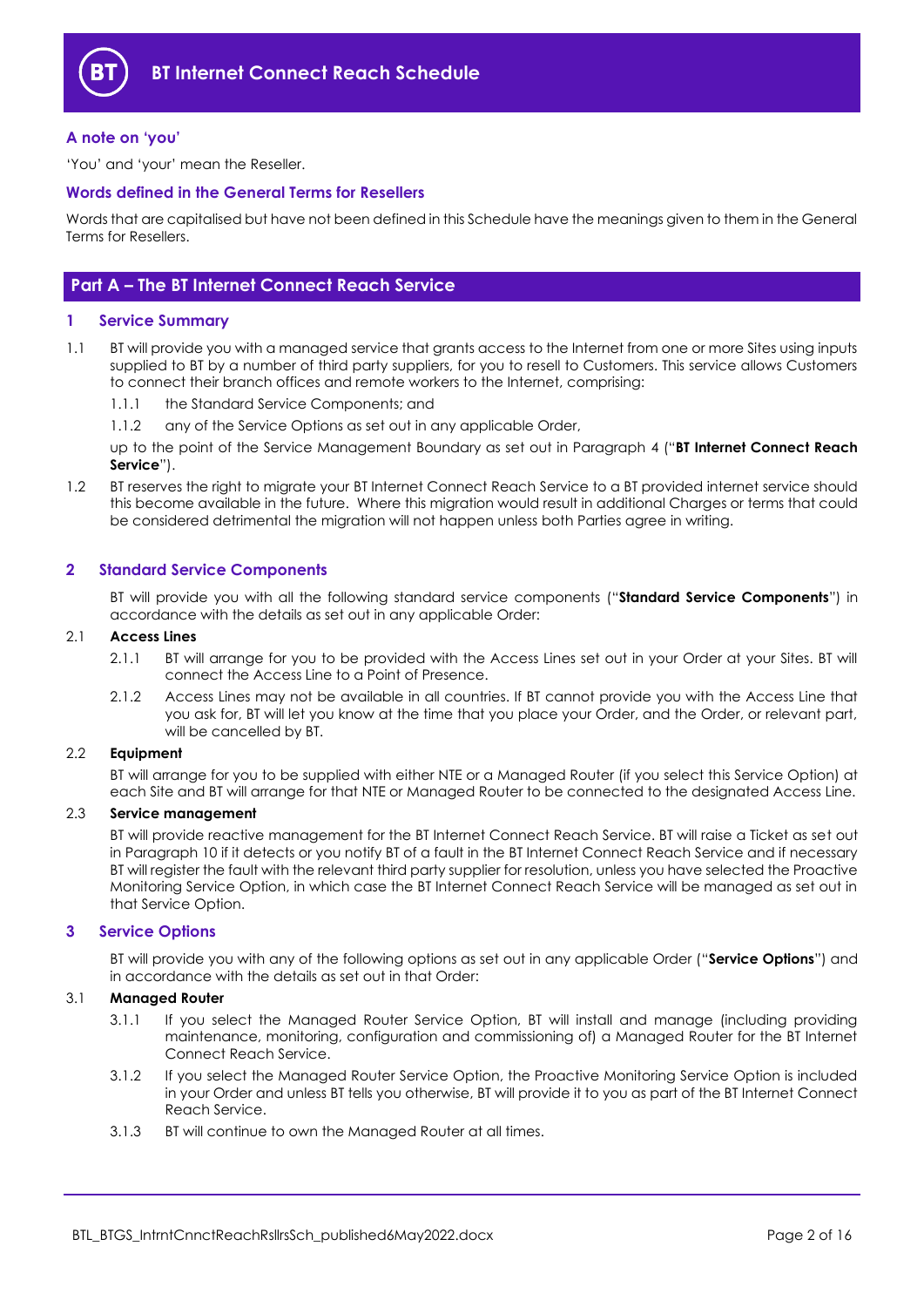

3.1.4 BT will arrange for the Managed Router to be configured and installed (both hardware and software) to make sure that the Customer has connectivity for its traffic across the BT Internet Connect Reach Service.

## 3.2 **Proactive Monitoring**

If you select the Proactive Monitoring Service Option, BT will proactively monitor the NTE or the Managed Router (as applicable) by pinging it at least every five minutes while the Service is in operation. If BT detects a fault, it will perform initial diagnostics within 15 minutes and, if necessary, it will raise a Ticket as set out in Paragraph [10](#page-10-0) and register the fault with the third party supplier for resolution.

3.3 Service Options may not be available in all countries. If BT cannot provide you with the Service Option that you ask for, BT will let you know at the time that you place your Order and the Order, or relevant part, will be cancelled by BT.

## <span id="page-2-0"></span>**4 Service Management Boundary**

- <span id="page-2-3"></span>4.1 BT will provide and manage the BT Internet Connect Reach for Service in accordance with Parts B and C of this Schedule and as set out in any applicable Order up to Ethernet RJ45 Port on the NTE or Managed Router (as applicable) ("**Service Management Boundary**"). This includes the provision, maintenance and management of all elements up to the Service Management Boundary but excludes any cable that connects to the Customer's equipment.
- 4.2 BT will have no responsibility for the BT Internet Connect Reach Service outside the Service Management Boundary.
- 4.3 BT does not make any representations, whether express or implied, about whether the BT Internet Connect Reach Service will operate in combination with any Customer Equipment or other equipment and software.

#### <span id="page-2-1"></span>**5 Associated Services and Third Parties**

- 5.1 If BT provides you with any services other than the BT Internet Connect Reach Service this Schedule will not apply to those services and those services will be governed by their separate terms.
- 5.2 If you are required by Applicable Law to purchase the BT Internet Connect Reach Service from a third party supplier, BT may, if you agree to it, manage the BT Internet Connect Reach Service as your agent.
- 5.3 BT will not be liable for failure to or delay in supplying the BT Internet Connect Reach Service to a Site if a licenced operator delays or refuses the supply of an Access Line to that Site and no alternative service is available at reasonable cost.

## <span id="page-2-2"></span>**6 Equipment**

#### 6.1 **Use of BT Equipment**

In relation to BT Equipment, you will, and you will be responsible for ensuring that Customers will:

- 6.1.1 keep the BT Equipment safe and without risk to health;
- 6.1.2 only use the BT Equipment, or allow it to be used, in accordance with any instructions or authorisation BT may give and for the purpose for which it is designed;
- 6.1.3 not move the BT Equipment or any part of it from the Site(s) without BT's written consent and, you will pay BT's costs and expenses reasonably incurred as a result of such move or relocation;
- 6.1.4 not make any alterations or attachments to, or otherwise interfere with, the BT Equipment, nor permit any person (other than a person authorised by BT) to do so, without BT's prior written consent and, if BT gives its consent, agree that any alterations or attachments are part of the BT Equipment;
- 6.1.5 not sell, charge, assign, transfer or dispose of or part with possession of the BT Equipment or any part of it;
- 6.1.6 not allow any lien, encumbrance or security interest over the BT Equipment, nor pledge the credit of BT for the repair of the BT Equipment or otherwise;
- 6.1.7 not claim to be owner of the BT Equipment and ensure that the owner of the Site(s) will not claim ownership of the BT Equipment, even where the BT Equipment is fixed to the Site(s);
- 6.1.8 obtain appropriate insurance against any damage to or theft or loss of the BT Equipment;
- 6.1.9 in addition to any other rights that BT may have, indemnify BT against any Claims, losses, costs or liabilities arising from your Customers' or their Users' use or miss-use of the BT Equipment or where the BT Equipment is damaged, stolen or lost;
- 6.1.10 ensure that the BT Equipment appears in BT's name in your accounting books;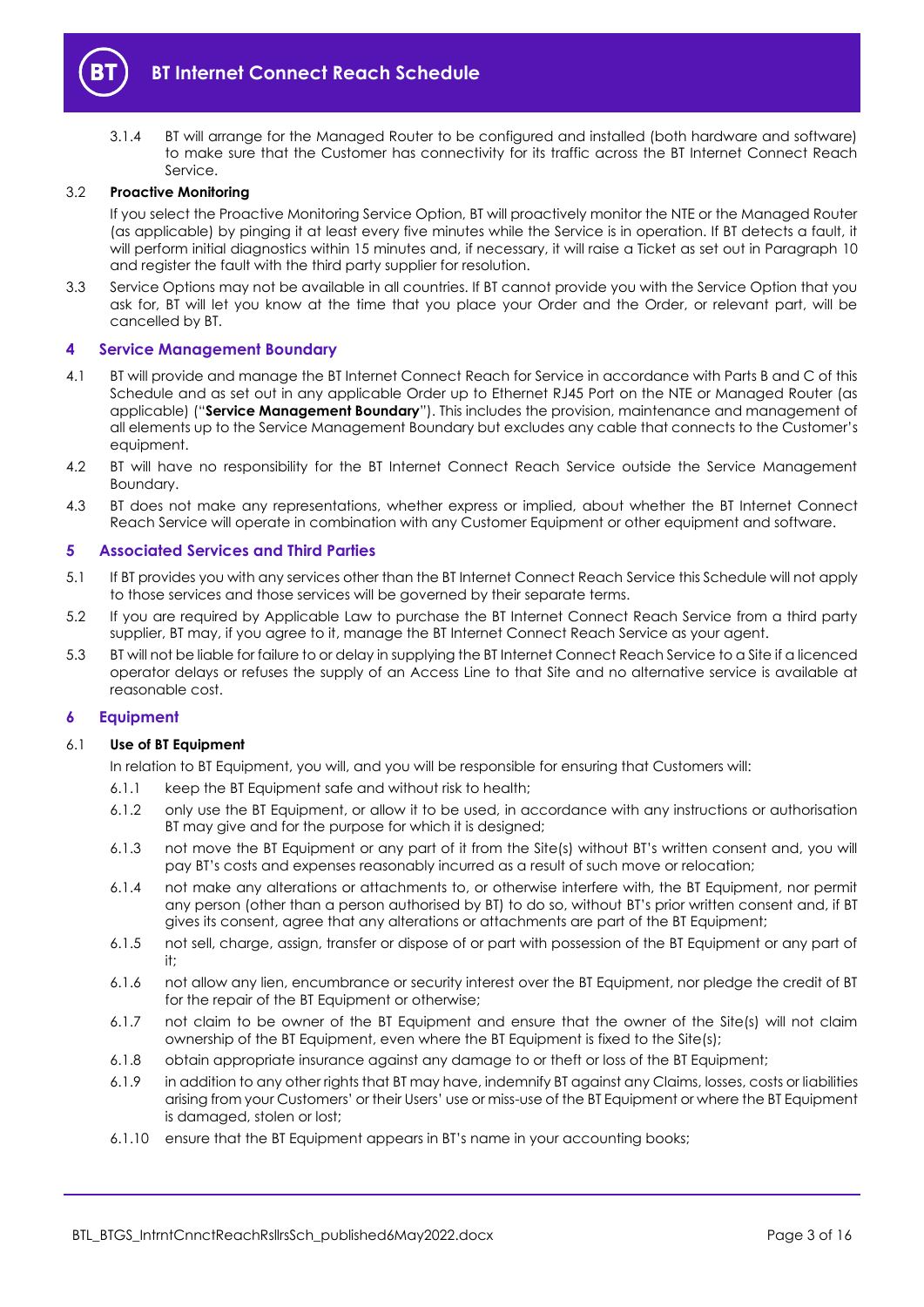

- 6.1.11 where there is a threatened seizure of the BT Equipment, or if anything listed in Clause 19.3 of the General Terms for Resellers applies to a Customer, immediately provide BT with Notice so that BT may take action to repossess the BT Equipment; and
- 6.1.12 notify any interested third parties that BT owns the BT Equipment.

## 6.2 **BT Equipment**

- 6.2.1 BT Equipment will remain BT's property at all times and risk in BT Equipment will pass to you upon delivery, whether or not the BT Equipment has been installed.
- 6.2.2 You will be liable to BT for any loss of or damage to BT Equipment, except where the loss or damage is a result of fair wear and tear or caused by BT

#### <span id="page-3-5"></span><span id="page-3-1"></span>6.3 **WEEE Directive**

- 6.3.1 You are responsible under Article 13 of the Waste Electrical and Electronic Equipment Directive 2012 ("**WEEE Directive**") for the costs of collection, treatment, recovery, recycling and environmentally sound disposal of any equipment supplied under the Contract that has become waste electrical and electronic equipment ("**WEEE**").
- 6.3.2 For the purposes of Article 13 of the WEEE Directive this Paragraph [6.3](#page-3-1) is an alternative arrangement to finance the collection, treatment, recovery, recycling and environmentally sound disposal of WEEE.
- 6.3.3 You will comply with any information recording or reporting obligations imposed by the WEEE Directive.
- 6.3.4 You will indemnify BT against any Claims, losses, costs or liabilities that BT incurs due to your failure to comply with your express or implied obligations in accordance with this Paragrap[h 6.3](#page-3-1) or in connection with the WEEE Directive.

## <span id="page-3-0"></span>**7 Specific Terms**

#### <span id="page-3-4"></span>7.1 **Minimum Period of Service and Renewal Periods**

- 7.1.1 Unless one of us gives Notice to the other of an intention to terminate the BT Internet Connect Reach Service at least 28 days before the end of the Minimum Period of Service or a Renewal Period ("**Notice of Non-Renewal**"), at the end of the Minimum Period of Service or Renewal Period the BT Internet Connect Reach Service will automatically extend for a Renewal Period and both of us will continue to perform each of our obligations in accordance with the Contract.
- 7.1.2 If either of us gives Notice of Non-Renewal, BT will cease delivering the BT Internet Connect Reach Service at the time of 23:59 on the last day of the Minimum Period of Service or subsequent Renewal Period.
- 7.1.3 BT may propose changes to this Schedule or the Charges (or both) by giving you Notice at least 28 days prior to the end of the Minimum Period of Service and each Renewal Period ("**Notice to Amend**").
- <span id="page-3-2"></span>7.1.4 Within 21 days of any Notice to Amend, you will provide BT Notice:
	- (a) agreeing to the changes BT proposed, in which case those changes will apply from the beginning of the following Renewal Period;
	- (b) requesting revisions to the changes BT proposed, in which case both of us will enter into good faith negotiations for the remainder of that Minimum Period of Service or Renewal Period, as applicable, and, if agreement is reached, the agreed changes will apply from the beginning of the following Renewal Period; or
	- (c) terminating the Contract at the end of the Minimum Period of Service or Renewal Period, as applicable.
- <span id="page-3-3"></span>7.1.5 If we have not reached agreement in accordance with Paragraph [7.1.4\(b\)](#page-3-2) by the end of the Minimum Period of Service or the Renewal Period, the terms of this Schedule will continue to apply from the beginning of the following Renewal Period unless you give Notice in accordance with Paragraph [7.1.4\(c\)](#page-3-3) or BT may give Notice of termination, in which case BT will cease delivering the BT Internet Connect Reach Service at the time of 23:59 on the last day of the Minimum Period of Service or subsequent Renewal Period as applicable.

#### 7.2 **Termination for Convenience**

For the purposes of Clause 18 of the General Terms for Resellers, either of us may, at any time after the Service Start Date and without cause, terminate the BT Internet Connect Reach Service or any applicable Order by giving 28 days' Notice to the other.

## 7.3 **Customer Committed Date**

7.3.1 If you request a change to the BT Internet Connect Reach Service or any part of the Internet Connect Service, including any IP Address location, then BT may revise the Customer Committed Date to accommodate that change.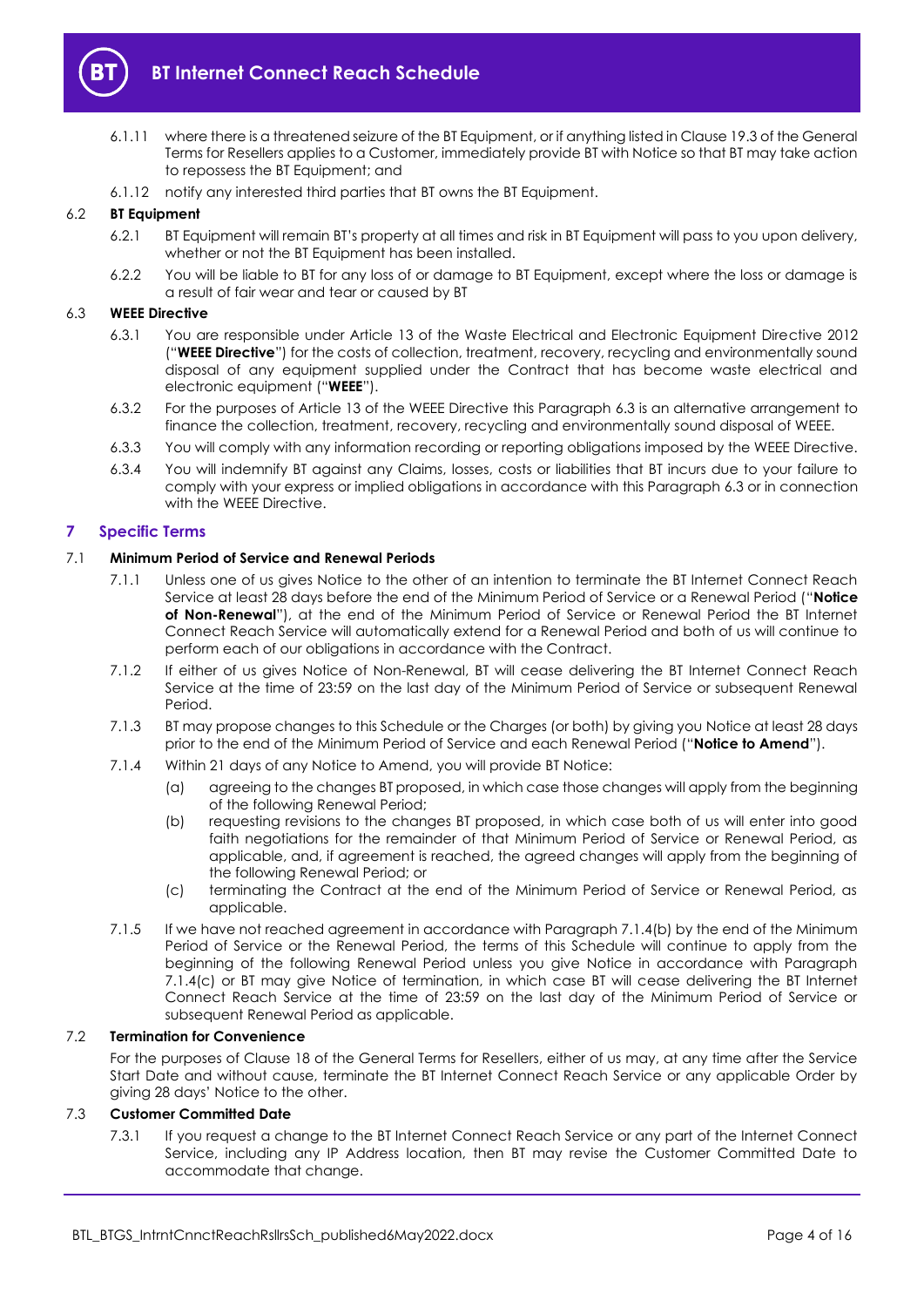

7.3.2 BT may expedite delivery of the BT Internet Connect Reach Service for operational reasons or in response to a request from you, but this will not revise the Customer Committed Date.

## 7.4 **Access to Internet**

- 7.4.1 You agree and will ensure that each Customer agrees that where the BT Internet Connect Reach Service provides access to the Internet, the use of the Internet is at the Customer's own risk.
- 7.4.2 You will ensure that each Customer agrees that BT may pass details of the Customer's Site to a local Internet Service Provider to enable the Customer and its Users to access the Internet from that Site.

## 7.5 **Access to Emergency Services**

BT will not provide the ability for Customers or their Users to call the emergency services by dialling "**999**" or "**112**" and you are responsible for making alternative arrangements for your Customers, including the maintenance of a fixed telephone number.

#### 7.6 **IP Addresses and Domain Names**

- 7.6.1 Except for IP Addresses expressly registered in your name, all IP Addresses and Domain Names made available with the BT Internet Connect Reach Service will at all times remain BT's property or the property of BT's suppliers and are non-transferable.
- 7.6.2 All of your rights to use IP Addresses or Domain Names will cease on termination or expiration of the BT Internet Connect Reach Service.

## 7.7 **Provider Independent Resources**

Where you receive Provider Independent Resources (PIR) with the BT Internet Connect Reach Service:

- (a) you will, on behalf of your Customers, respond to any information requests from BT in order for BT to keep registration records up-to-date;
- (b) you will, on behalf of your Customers, ensure that up-to-date registration data is provided to BT and you agree and will ensure that Customers agree that some or all of this registration data is published in the RIPE WHOIS database;
- (c) you will not assign any of the PIR to a third party other that your Customers (as applicable);
- (d) you will pay any registration fees to BT that apply for the PIR;
- (e) if you cannot be contacted or you do not pay any applicable registration fees to BT, the PIR will return by default to RIPE;
- (f) your Customer's use of PIR is subject to the RIPE Policies as published on the RIPE web site at <https://www.ripe.net/publications/> and that may be amended from time to time; and
- (g) you will commit a material breach of the Contract if you or your Customers do not follow any of the relevant RIPE Policies and on material breach the PIR will return to RIPE and BT may terminate the Contract in accordance with Clause 19 of the General Terms for Resellers.

#### 7.8 **Invoicing**

- 7.8.1 BT will invoice you for the following Charges in the amounts set out in any applicable Order:
	- (a) Installation Charges, on the Service Start Date, or where the installation period is estimated to be longer than one month, monthly in arrears starting from when you place an Order until the Service Start Date;
	- (b) The following Recurring Charges, except Usage Charges, monthly in advance on the first day of the relevant month. The amount of these Recurring Charges may vary depending on the Service Options and the type of Access Line that you have selected in the Order and the location Sites. For any period where the BT Internet Connect Reach Service is provided for less than one month, the Recurring Charges will be calculated on a daily basis:

#### **Standard Service Components and Service Options with Recurring Charges**

| <b>Service Management</b>                                                                  |  |  |
|--------------------------------------------------------------------------------------------|--|--|
| <b>Internet Access</b>                                                                     |  |  |
| <b>Managed Router</b>                                                                      |  |  |
| <b>Proactive Monitoring</b>                                                                |  |  |
| Vou ullantude abaracd soperatoly for the Dreagtive Menitorina Convice Option if you soleet |  |  |

You will only be charged separately for the Proactive Monitoring Service ( the Service without a Managed Router. The Proactive Monitoring Service Option is included as part of the Managed Router Service Option.

- (c) Usage Charges, monthly in arrears on the first day of the relevant month, calculated at the then current rates;
- (d) Reconfiguration Charges for each part of the Service that is reconfigured, provided that:
	- (i) all reconfiguration changes after the Service Start Date are documented in a new Order; and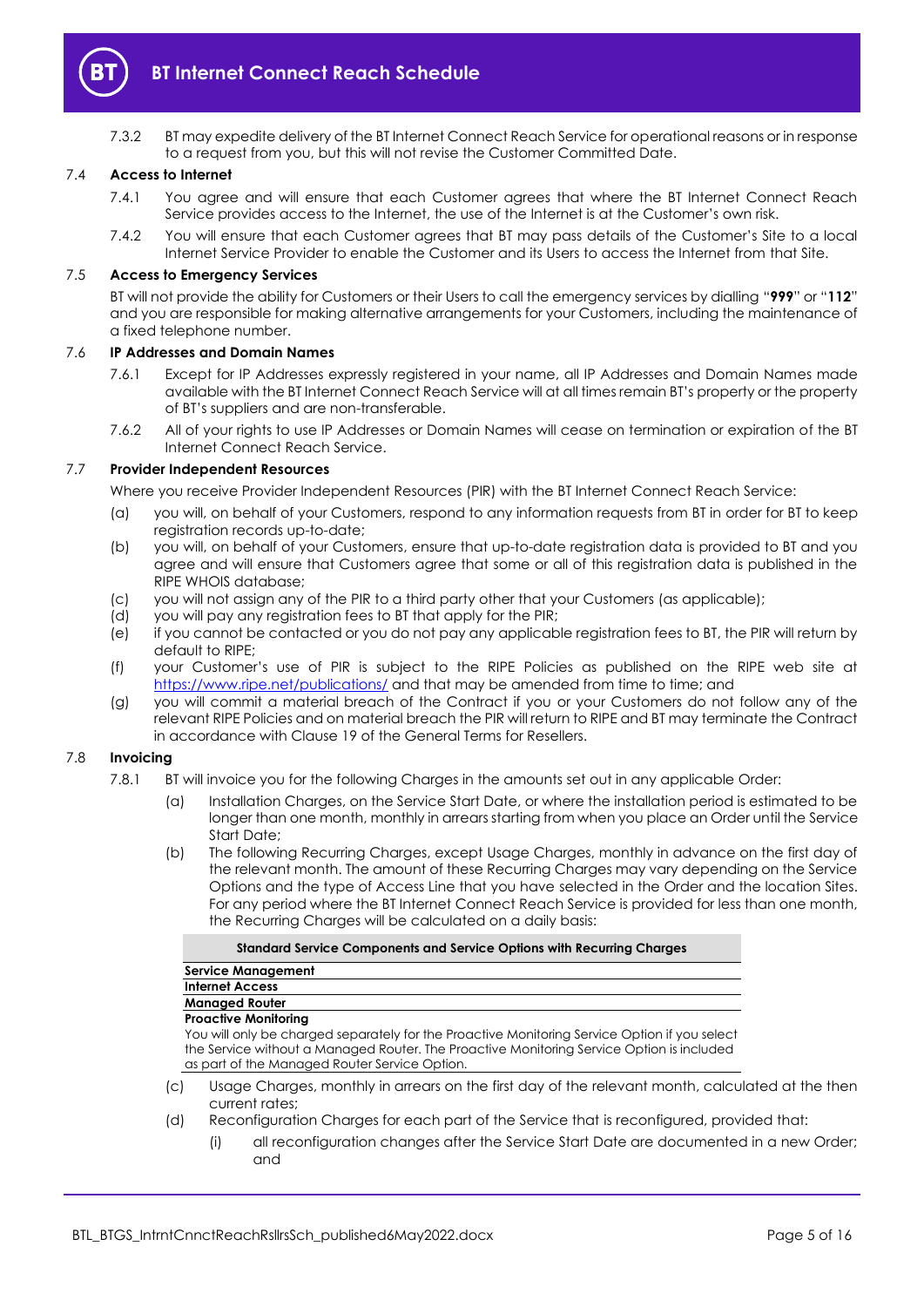

- (ii) if BT upgrades Software on a Managed Router there is no Charge for the upgrade unless the Software upgrade also requires a hardware upgrade, such as additional memory, in which case you will be charged for the upgrade at the then-current relevant Charges;
- (e) De-installation Charges within 60 days of de-installation of the BT Internet Connect Reach Service; and
- (f) any Termination Charges incurred in accordance with Paragraph [7.9](#page-5-0) upon termination of the relevant BT Internet Connect Reach Service.
- 7.8.2 BT may invoice you for any of the following Charges in addition to those set out in any applicable Order:
	- (a) Charges for investigating Incidents that you report to BT where BT finds no Incident or that the Incident is caused by something for which BT is not responsible under the Contract;
	- (b) Charges for investigating an Incident where BT's diagnostics indicate that the reason for the Incident is a Customer Domain Incident. BT may charge you for Incidents due to Customer Domain Incidents as set out in the table below:

| <b>Charge Category</b> | <b>Charge Component</b>                       |
|------------------------|-----------------------------------------------|
| Service Desk support   | on an Incident by Incident basis              |
| Field engineering      | for each visit to a Site (this will vary on a |
|                        | country by country basis)                     |

- (c) Charges for commissioning the BT Internet Connect Reach Service as set out in Paragraph [8.2](#page-7-2) outside of Business Hours;
- (d) Charges for restoring the BT Internet Connect Reach Service it the Service has been suspended in accordance with Clause 11.1.2 of the General Terms for Resellers;
- (e) Charges for cancelling the BT Internet Connect Reach Service in accordance with Clause 17 of the General Terms for Resellers;
- (f) Charges or any associated costs that BT incurs for expediting:
	- (i) faster provision of the BT Internet Connect Reach Service at your request after you have been informed of the Customer Committed Date; or
	- (ii) faster resolution of an Incident at your request;
- (g) in some locations, you may have to pay excess Usage Charges for the BT Internet Connect Reach Service, as set out in your Order, including an excess download Usage Charge if you use the BT Internet Connect Reach Service and exceed a third party supplier's download limits; and
- (h) any other Charges as set out in any applicable Order or the BT Price List or as otherwise agreed between both of us.

## <span id="page-5-0"></span>7.9 **Cancellation Charges**

For the purposes of Clause 17.2 of the General Terms for Resellers, if you cancel an Order, or part of it, any time before the Service Start Date you will pay BT the Cancellation Charges as set out in the Order.

## <span id="page-5-1"></span>7.10 **Charges at the End of the Contract**

- 7.10.1 If you exercise your right in accordance with Clause 18 of the General Terms for Resellers to terminate the Contract or any BT Internet Connect Reach Service for convenience, you will pay BT:
	- (a) all outstanding Charges for BT Internet Connect Reach Service rendered;
	- (b) de-installation Charges;
	- (c) any remaining Charges outstanding with regard to BT Equipment;
	- (d) any other Charges as set out in any applicable Order; and
	- (e) any Charges reasonably incurred by BT from a supplier as a result of the early termination.
- 7.10.2 In addition to the Charges set out at Paragraph [7.10.1](#page-5-1) above, if you terminate during the Minimum Period of Service or any Renewal Period, you will pay BT:
	- (a) for any parts of the BT Internet Connect Reach Service that were terminated during the first 12 months of the Minimum Period of Service, Termination Charges, as compensation, equal to:
		- (i) 100 per cent of the Recurring Charges for any remaining months of the first 12 months of the Minimum Period of Service;
		- (ii) 20 per cent of the Recurring Charges for the remaining months, other than the first 12 months of the Minimum Period of Service; and
		- (iii) Any waived Installation Charges, and
	- (b) for any parts of the BT Internet Connect Reach Service that were terminated after the first 12 months of the Minimum Period of Service or Renewal Period, Termination Charges, as compensation, equal to 20 per cent of the Recurring Charges for the remaining months of the Minimum Period of Service or the Renewal Period.

#### 7.11 **Service Amendment**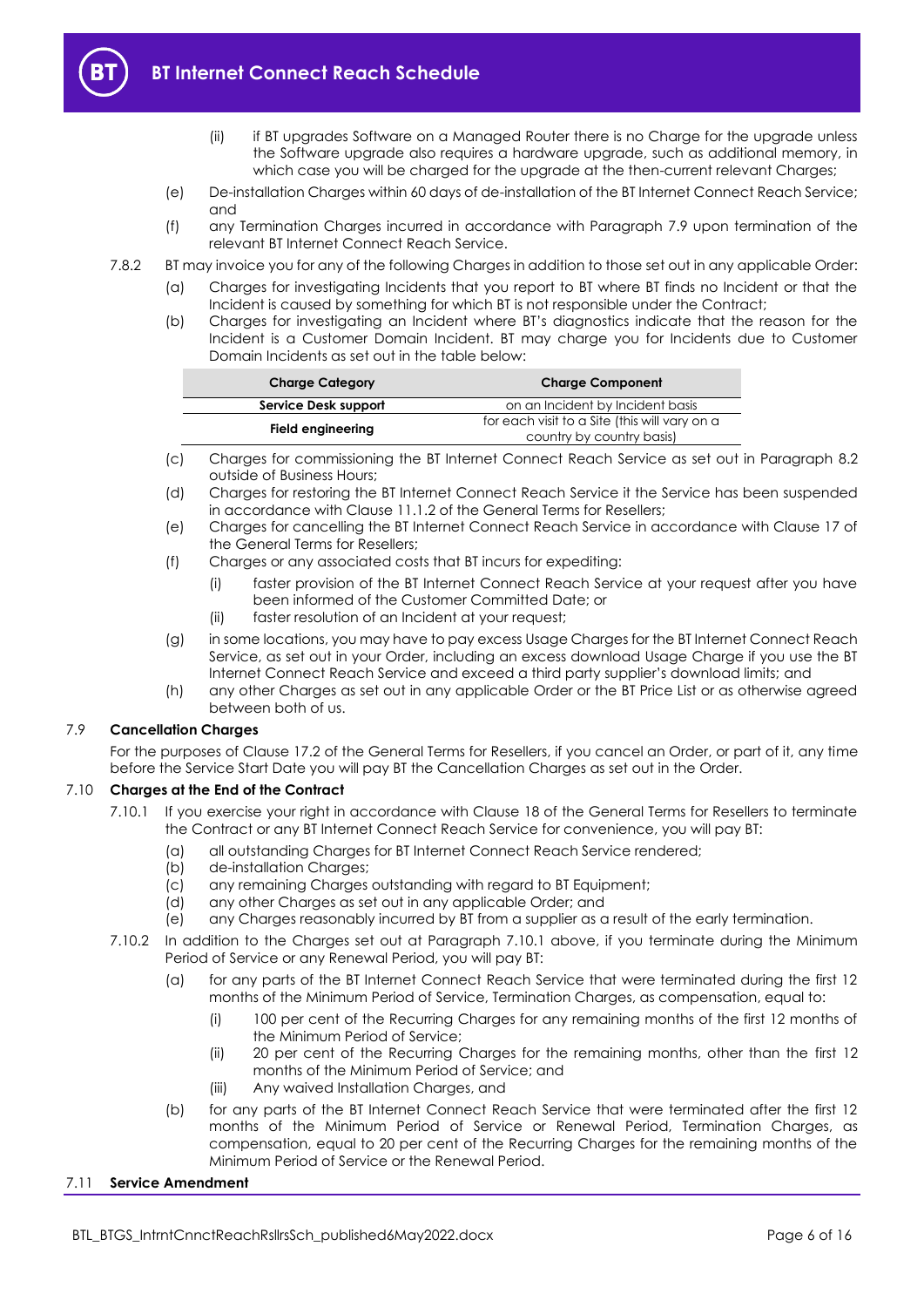

- <span id="page-6-0"></span>7.11.1 You may request, by giving BT Notice, a change to:
	- (a) an Order for the BT Internet Connect Reach Service (or part of an Order) at any time before the applicable Service Start Date; or
	- (b) the BT Internet Connect Reach Service at any time after the Service Start Date.
- 7.11.2 If you request a change in accordance with Paragraph [7.11.1](#page-6-0), except where a change results from BT's failure to comply with BT's obligations under the Contract, BT will, within a reasonable time, provide you with a written estimate, including:
	- (a) the likely time required to deliver the changed BT Internet Connect Reach Service; and
	- (b) any changes to the Charges due to the changed BT Internet Connect Reach Service.
- <span id="page-6-1"></span>7.11.3 BT has no obligation to proceed with any change that you request in accordance with Paragraph [7.11.1,](#page-6-0) unless and until the necessary changes to the Charges, implementation timetable and any other relevant terms of the Contract to take account of the change are agreed between both of us in writing.
- 7.11.4 If BT changes a BT Internet Connect Reach Service prior to the Service Start Date because you or a Customer have given BT incomplete or inaccurate information, BT may, in its reasonable discretion, apply additional reasonable one-time or Recurring Charges.

## 7.12 **End Customer Size**

7.12.1 The BT Internet Connect Reach Service will only be provided to large business Customers.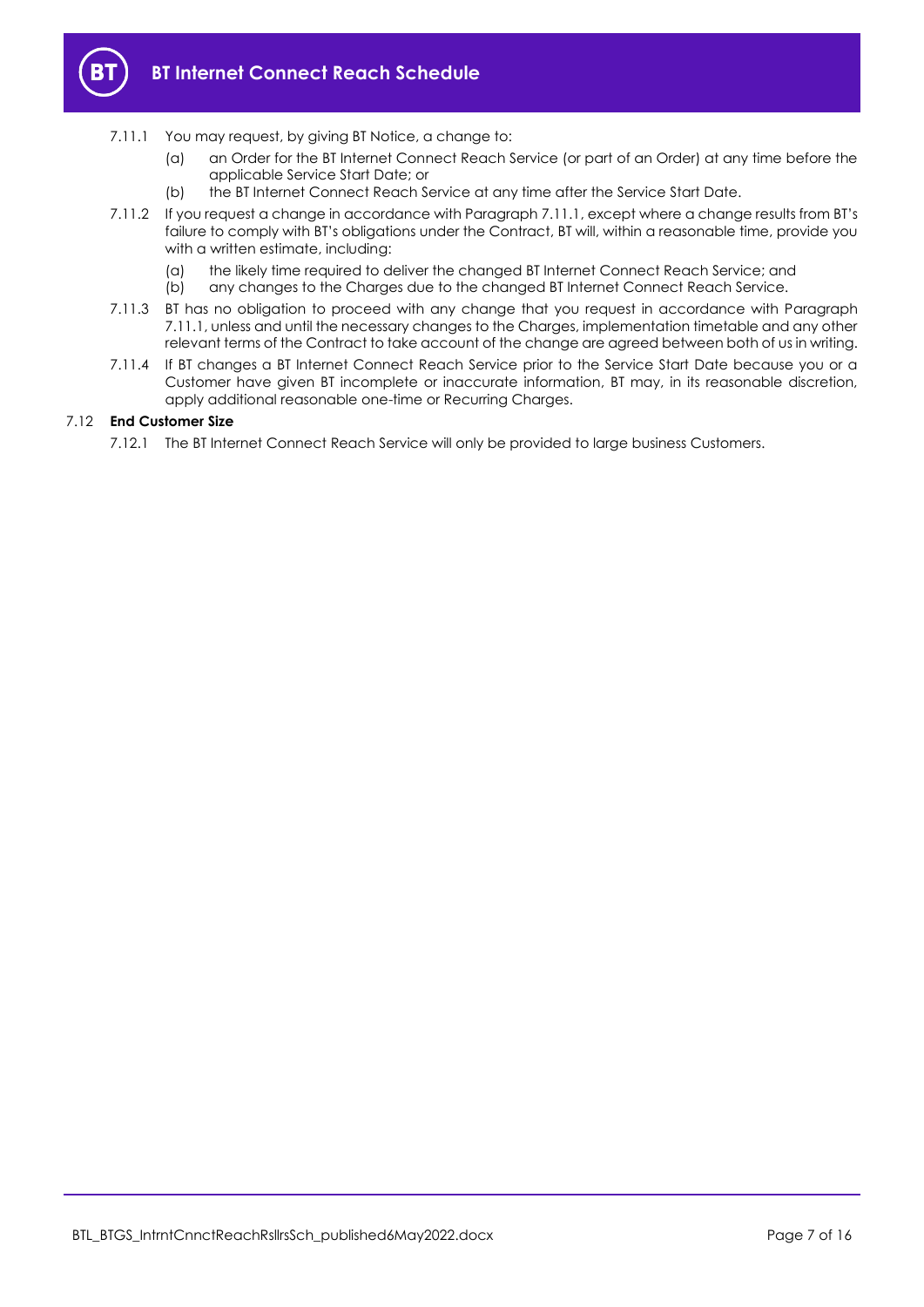

# <span id="page-7-0"></span>**Part B – Service Delivery and Management**

## <span id="page-7-1"></span>**8 BT's Obligations**

## 8.1 **Service Delivery**

Before the Service Start Date and, where applicable, throughout the provision of the BT Internet Connect Reach Service, BT:

- 8.1.1 will provide you with contact details for the Service Desk;
- 8.1.2 will comply with all reasonable health and safety rules and regulations and reasonable security requirements that apply at the Site(s) and that you have notified to BT in writing, but BT will not be liable if, as a result of any such compliance, BT is in breach of any of its obligations under this Contract;
- 8.1.3 will, where applicable, arrange for any surveys to be conducted to confirm the availability of a suitable Access Line to the Site(s). Where the surveys identify that additional engineering work is required in order to provide a suitable Access Line to the Site(s), BT may provide a new quote to you, detailing the additional Charges you will need to pay for the engineering work to be completed, and:
	- (a) where you accept the new quote, will cancel the existing Order to the affected Site(s), will generate a new Order for the affected Site(s) and will arrange for the additional engineering works to be carried out; or
	- (b) where you do not accept the new quote, will cancel your existing Order for the provision of BT Internet Connect Reach Service to the affected Site(s) and BT will have no obligation to provide the BT Internet Connect Reach Service,

and BT may raise a Charge for any reasonable costs incurred as a result of the survey in accordance with Clause 17.2.2 of the General Terms for Resellers;

- 8.1.4 will provide you with a Reseller Customer Committed Date and will use reasonable endeavours to meet any Reseller Customer Committed Date.
- 8.1.5 will be responsible for network design for the BT Internet Connect Reach Service.

## <span id="page-7-2"></span>8.2 **Commissioning of the Service**

Before the Service Start Date, BT will:

- 8.2.1 configure the BT Internet Connect Reach Service;
- 8.2.2 conduct a series of standard tests on the BT Internet Connect Reach Service to ensure that it is configured correctly; and
- <span id="page-7-3"></span>8.2.3 on the date that BT has completed the activities in this Paragrap[h 8.2,](#page-7-2) confirm to you that the BT Internet Connect Reach Service is available for performance of any Acceptance Tests in accordance with Paragrap[h 9.2.](#page-9-0)

## <span id="page-7-4"></span>8.3 **During Operation**

On and from the Service Start Date, BT:

- 8.3.1 will respond and use reasonable endeavours to remedy an Incident without undue delay and in accordance with the Service Levels in Part C of the Contract if BT detects or if you report an Incident on the BT Network;
- <span id="page-7-5"></span>8.3.2 will work with the relevant supplier to restore the BT Internet Connect Reach Service as soon as practicable during Local Contracted Business Hours if BT detects, or if you report an Incident on the Access Line;
- 8.3.3 may carry out Maintenance from time to time and will use reasonable endeavours to inform you:
	- (a) at least five Business Days before any Planned Maintenance on the BT Network or BT Equipment, however, BT may inform you with less notice than normal where Maintenance is required in an emergency; or
	- (b) without undue delay for scheduled Access Line Maintenance by the relevant supplier;
- 8.3.4 may, in the event of a security breach affecting the BT Internet Connect Reach Service, require any or all passwords used in connection with the BT Internet Connect Reach Service to be changed. BT does not guarantee the security of the BT Internet Connect Reach Service against unauthorised or unlawful access or use;
- 8.3.5 will archive Managed Router configuration files and restore configurations if a Managed Router fails; and
- 8.3.6 will store copies of the three most recent configurations for each Managed Router for the life time of that Managed Router.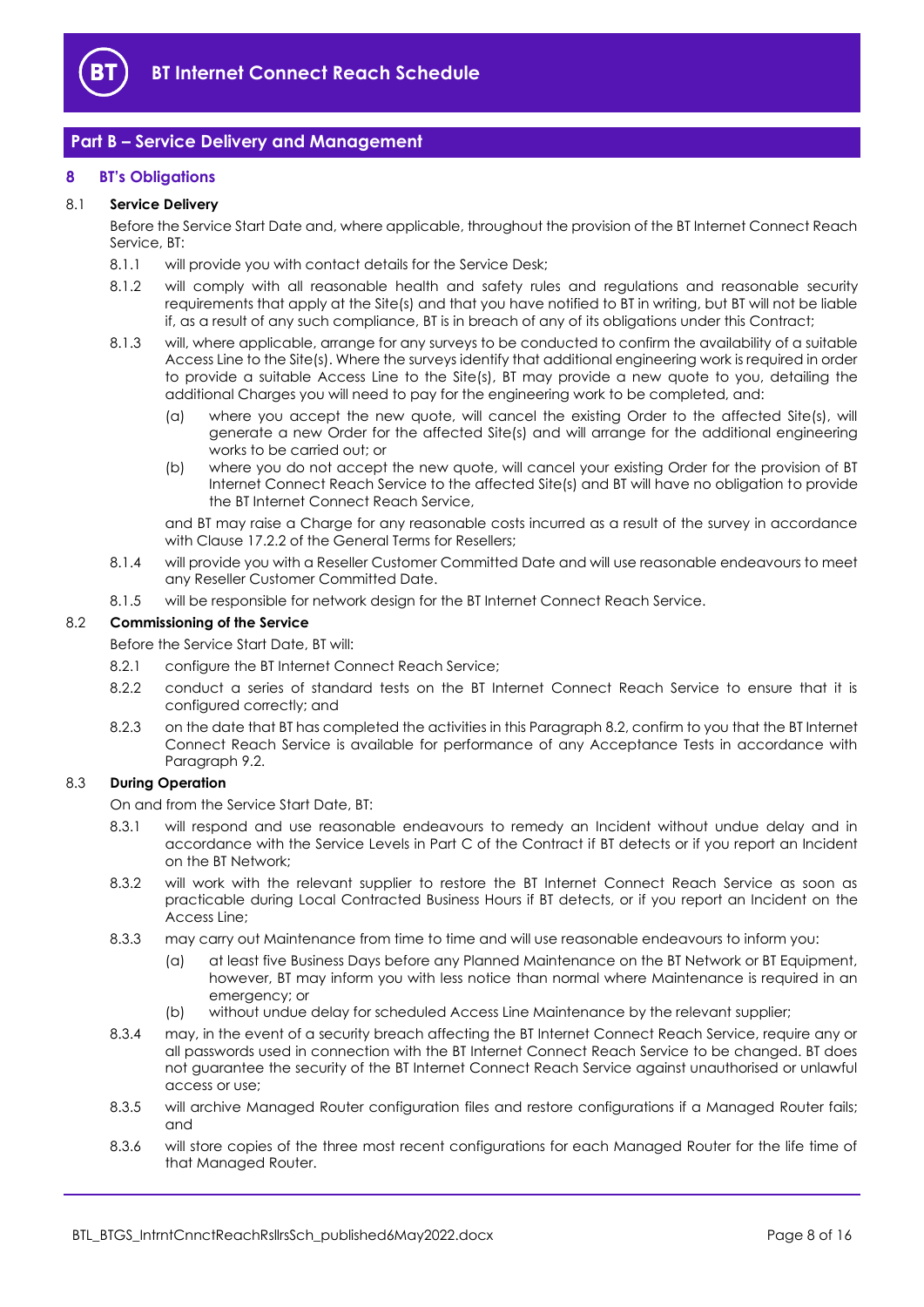

## 8.4 **The End of the Service**

On termination of the BT Internet Connect Reach Service by either of us, BT may disconnect and remove any BT Equipment located at the Site(s).

## <span id="page-8-0"></span>**9 Your Obligations**

## 9.1 **Service Delivery**

Before the Service Start Date and, where applicable, throughout the provision of the BT Internet Connect Reach Service, you will:

- 9.1.1 provide BT with the names and contact details of the Reseller Contact, but BT may also accept instructions from a person who BT reasonably believes is acting with your authority;
- 9.1.2 provide BT with any information reasonably required without undue delay;
- 9.1.3 agree to only resell the Internet Connect Reach Service to large business customers;
- 9.1.4 ensure that the Customers provide BT with access to any Site(s) during Business Hours, or as otherwise agreed, to enable BT to set up, deliver and manage the BT Internet Connect Reach Service;
- 9.1.5 ensure that each Customer completes any preparation activities that BT may request to enable a User to receive the BT Internet Connect Reach Service promptly and in accordance with any reasonable timescales;
- 9.1.6 provide BT with Notice in writing of any health and safety rules and regulations and security requirements that apply at the Customer's Site(s);
- <span id="page-8-1"></span>9.1.7 in jurisdictions where an employer is legally required to make a disclosure to its Users and other employees:
	- (a) ensure that your Customers inform their Users and other employees that as part of the BT Internet Connect Reach Service being delivered by BT, BT may monitor and report to you the use of any targeted applications by them;
	- (b) ensure that your Customer's Users and other employees have consented or are deemed to have consented to such monitoring and reporting (if such consent is legally required); and
	- (c) agree that BT will not be liable for any failure by you or your Customers to comply with this Paragraph [9.1.7](#page-8-1) and indemnify BT from and against any Claims, losses, costs or liabilities brought by you, your Customers or their Users and other employees against BT arising out of BT's delivery of the BT Internet Connect Reach Services.
- 9.1.8 ensure that the LAN protocols and applications that each Customer uses are compatible with the BT Internet Connect Reach Service;
- 9.1.9 ensure that each Customer prepares and maintains the Site(s) for the installation of BT Equipment and supply of the BT Internet Connect Reach Service, including:
	- (a) providing a suitable and safe operational environment for any BT Equipment including all necessary trunking, conduits, cable trays, and telecommunications connection points in accordance with BT's reasonable instructions and applicable installation standards;
	- (b) taking up or removing any fitted or fixed floor coverings, ceiling tiles and partition covers or provide any openings in buildings required to connect BT Equipment to appropriate telecommunications facilities in time to allow BT to undertake any necessary installation or maintenance BT Internet Connect Reach Services;
	- (c) carrying out any work that may be required after installation to make good any cosmetic damage caused during installation or maintenance;
	- (d) providing a secure, continuous power supply at the Site(s) for the operation and maintenance of the BT Internet Connect Reach Service or BT Equipment at such points and with such connections as BT specifies, and, in order to mitigate any interruption to the BT Internet Connect Reach Service resulting from failure in the principal power supply, provide back-up power with sufficient capacity to conform to the standby requirements of the applicable standards;
	- (e) providing internal cabling between the BT Equipment and any Customer Equipment, as appropriate; and
	- (f) if a Customer is using the BT Internet Connect Reach Service without a Managed Router, providing any internal cabling that is necessary to connect the NTU to the Customer Equipment; and
- 9.1.10 let BT know if you require network changes by making a request to BT by using the portal at [https://www.globalservices.bt.com/uk/en/my\\_account.](https://www.globalservices.bt.com/uk/en/my_account) If the network changes you require result in changes to the Internet access, then BT will let you know before it implements the changes if Internet access reconfiguration Charges will apply;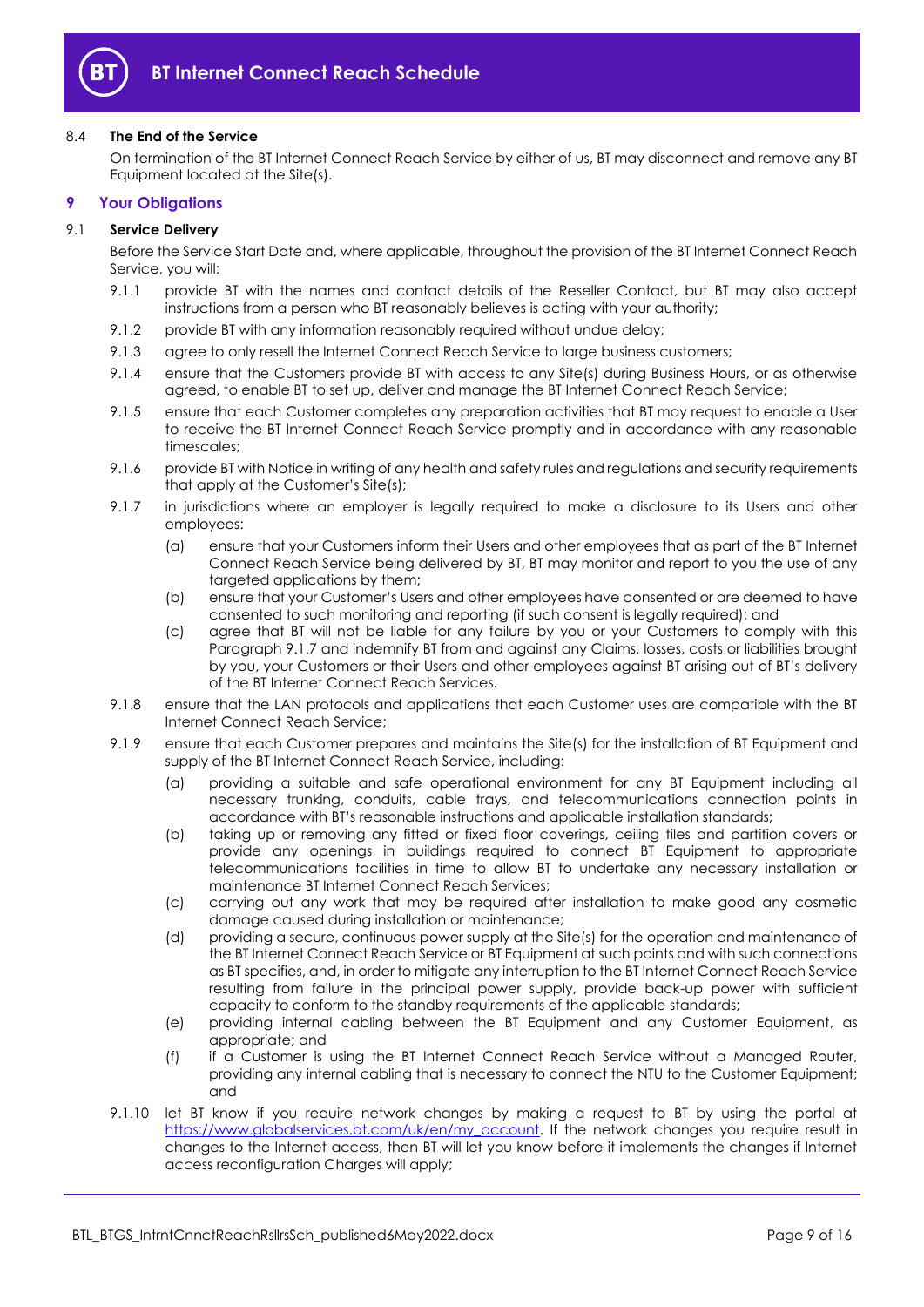

- 9.1.11 be responsible for the compliance of all additional services provided over the BT Internet Connect Reach Service and indemnify BT from and against any claims or action brought by any party against BT arising out of the delivery of any such non-compliant services;
- 9.1.12 provide User data for data disclosure purposes as follows:
	- (a) you will immediately collect from your Customers all information required for data disclosure under local legislation and regulation, in particular the entity names and addresses, as well as the physical addresses of all locations where the Customer wishes to use the BT Internet Connect Reach Service;
	- (b) you will store copies of any documents shown as proof of identity and local residence or registration of a business entity; and
	- (c) you will send to BT, without delay, all Customer information or any changes to such information, using a format to be specified by BT.
- 9.1.13 upon request from BT and/or law enforcement and government authorities, promptly provide all the data of the User of the BT Internet Connect Reach Service.

## <span id="page-9-3"></span><span id="page-9-0"></span>9.2 **Acceptance Tests**

- 9.2.1 You will carry out the Acceptance Tests for the BT Internet Connect Reach Service (for Managed Routers, this will be up to OSI Layer 3) within five Business Days after receiving Notice from BT in accordance with Paragraph [8.2.3](#page-7-3) ("**Acceptance Test Period**").
- <span id="page-9-2"></span>9.2.2 The BT Internet Connect Reach Service is accepted by you if you confirm acceptance in writing during the Acceptance Test Period or is treated as being accepted by you if you do not provide BT with Notice to the contrary by the end of the Acceptance Test Period.
- 9.2.3 Subject to Paragraph [9.2.4,](#page-9-1) the Service Start Date will be the earlier of the following:
	- (a) the date that you confirm acceptance of the BT Internet Connect Reach Service in writing in accordance with Paragrap[h 9.2.2;](#page-9-2) or
	- (b) the date of the first day following the Acceptance Test Period.
- <span id="page-9-1"></span>9.2.4 If, during the Acceptance Test Period, you provide BT Notice that the Acceptance Tests have not been passed, BT will remedy the non-conformance without undue delay and provide you Notice that BT has remedied the non-conformance and inform you of the Service Start Date.

## 9.3 **During Operation**

On and from the Service Start Date, you will be responsible for ensuring that the Customers:

- 9.3.1 report Incidents to the Reseller Contact and not to the Service Desk:
- 9.3.2 monitor and maintain any Customer Equipment connected to the BT Internet Connect Reach Service or used in connection with the BT Internet Connect Reach Service;
- 9.3.3 ensure that any Customer Equipment that is connected to the BT Internet Connect Reach Service or that a Customer uses, directly or indirectly, in relation to the BT Internet Connect Reach Service is:
	- (a) connected using the applicable BT Network termination point, unless you have BT's permission to connect by another means and used in accordance with any instructions, standards and safety and security procedures applicable to the use of that Customer Equipment;
	- (b) adequately protected against viruses and other breaches of security;
	- (c) technically compatible with the BT Internet Connect Reach Service and will not harm or damage BT Equipment, the BT Network, or any of BT's suppliers' or subcontractors' network or equipment; and
	- (d) approved and used in accordance with relevant instructions, standards and Applicable Law and any safety and security procedures applicable to the use of that Customer Equipment;
- 9.3.4 immediately disconnect any Customer Equipment, or advise BT to do so at your expense, where Customer Equipment does not meet any relevant instructions, standards or Applicable Law;
- 9.3.5 connect equipment to the BT Internet Connect Reach Service only by using the NTE or the Managed Router at the Sites;
- 9.3.6 do not make changes to the BT Internet Connect Reach Service (including Internet access) without BT's prior written approval. If the both of us agree to the changes, BT may invoice you for any costs that we have told you will be incurred by BT for the approved changes (including increases or decreases in bandwidth, or any upgrade or downgrade options);
- 9.3.7 provide an Ethernet RJ45 Port with a patch cable on its LAN side long enough to reach the Managed Router (using a straight cable if Customers are connecting to a switch or using a crossover cable if Customers are connecting to another type of Router);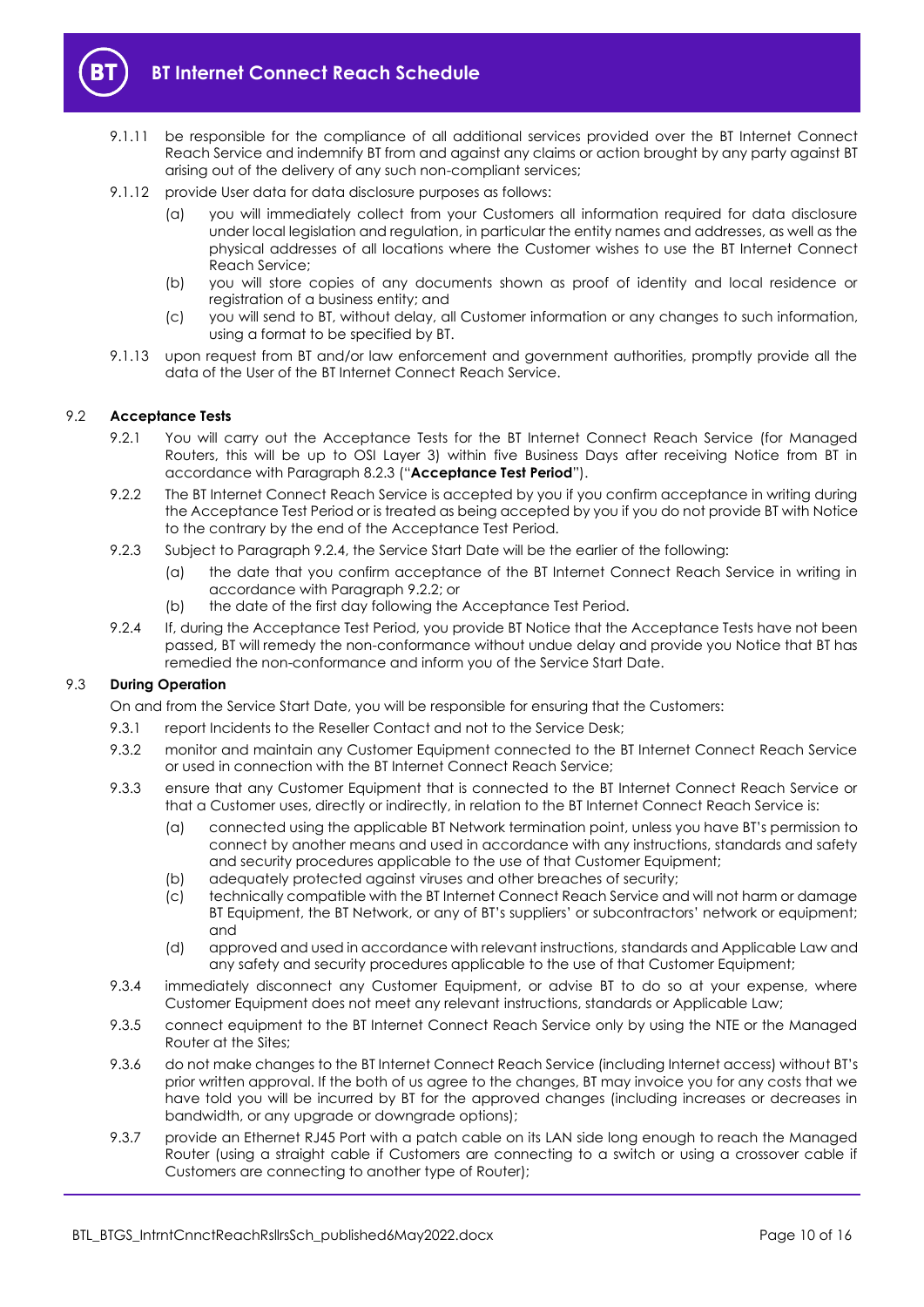

- 9.3.8 provide a power source to local electrical specifications for the Managed Router; and
- 9.3.9 configure the Customer Equipment's software to provide and test end to end connectivity and to connect the Customer Equipment to its LAN.

## 9.4 **The End of the Service**

On termination of the BT Internet Connect Reach Service by either of us, you will, and you will make sure that each Customer will:

- 9.4.1 provide BT with all reasonable assistance necessary to remove BT Equipment from the Site(s);
- 9.4.2 disconnect any Customer Equipment from BT Equipment located at the Site(s);
- 9.4.3 not dispose of or use BT Equipment other than in accordance with BT's written instructions or authorisation;
- 9.4.4 arrange for any BT Equipment located at the Site(s) to be returned to BT; and
- 9.4.5 be liable for any reasonable costs of recovery that BT incurs in recovering the BT Equipment.

## <span id="page-10-0"></span>**10 Notification of Incidents**

Where you become aware of an Incident:

- 10.1 the Reseller Contact will report it to the Service Desk;
- <span id="page-10-1"></span>10.2 BT will give you a Ticket;
- <span id="page-10-2"></span>10.3 BT will inform you when it believes the Incident is cleared and will close the Ticket when:
	- 10.3.1 you confirm that the Incident is cleared within 24 hours after having been informed; or
		- 10.3.2 BT has attempted unsuccessfully to contact you, in the way agreed between both of us in relation to the Incident, and you have not responded within 24 hours following BT's attempt to contact you.
- <span id="page-10-3"></span>10.4 If you confirm that the Incident is not cleared within 24 hours after having been informed, the Ticket will remain open, and BT will continue to work to resolve the Incident.
- 10.5 Where BT becomes aware of an Incident, Paragraphs [10.2,](#page-10-1) [10.3](#page-10-2) and [10.4](#page-10-3) will apply.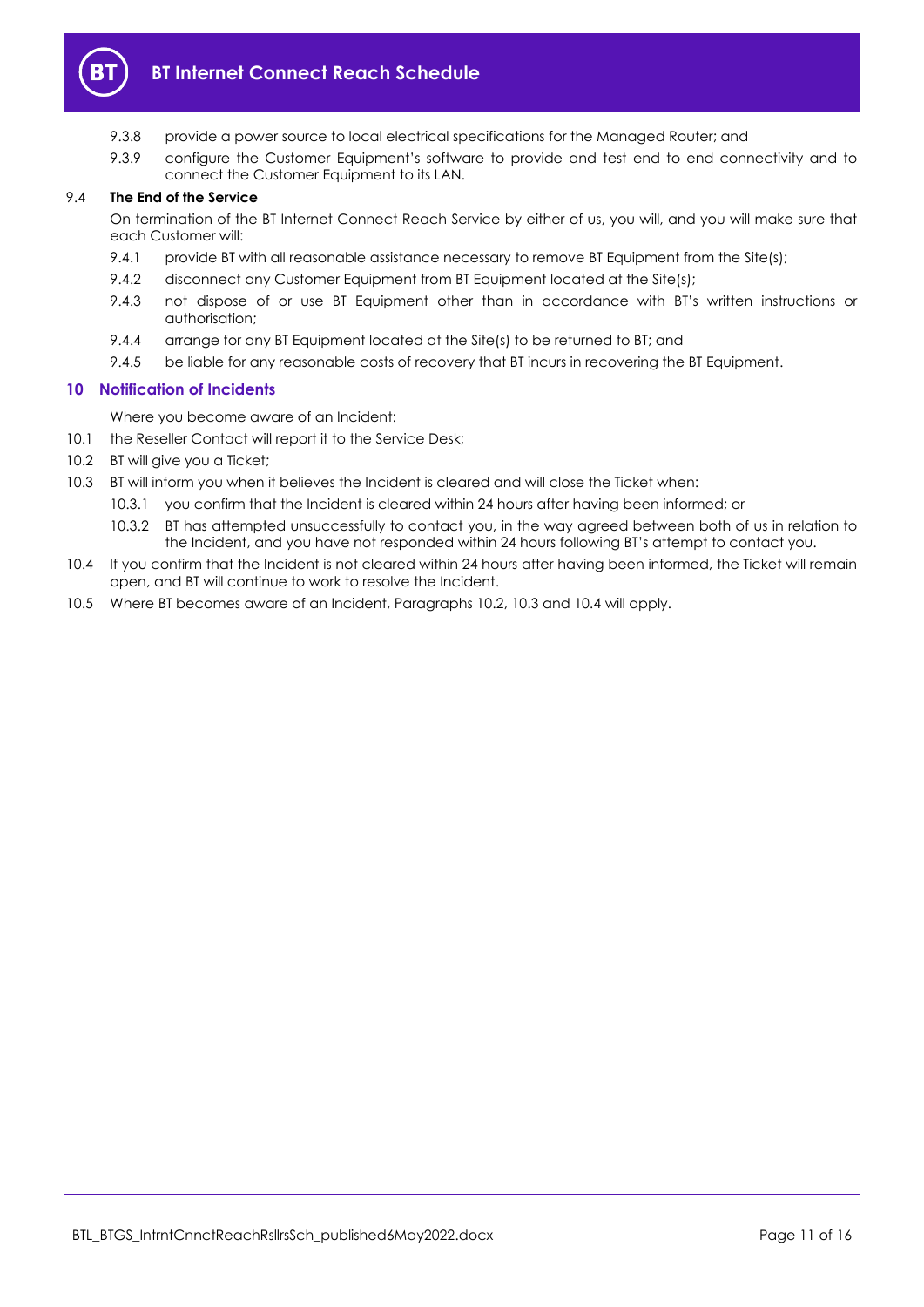

# <span id="page-11-0"></span>**Part C – Service Levels**

## <span id="page-11-1"></span>**11 On Time Delivery**

## <span id="page-11-8"></span>11.1 **On Time Delivery Service Level**

BT will use reasonable endeavours to deliver the BT Internet Connect Reach Service on or before the Reseller Committed Date ("**On Time Delivery Service Level**").

#### 11.2 **Exception**

The On-Time Delivery Service Level does not apply to upgrades or changes to the BT Internet Connect Reach Services, unless these require the installation of new components and have an agreed delivery date, in which case the Reseller Committed Date will be that agreed delivery date.

#### <span id="page-11-2"></span>**12 Service Availability**

#### <span id="page-11-4"></span>12.1 **Availability Service Level**

From the Service Start Date, BT will provide the BT Internet Connect Reach Service with a target availability corresponding to the applicable SLA Category for the BT Internet Connect Reach Service as set out in the table below ("**Availability Service Level**"):

| <b>Credit Interval</b> |
|------------------------|
| hour                   |
| l hour                 |
| ı hour                 |
| i hour                 |
| l hour                 |
| ı hour                 |
| ı hour                 |
| hour                   |
|                        |

#### <span id="page-11-5"></span>12.2 **Availability Service Credits**

- 12.2.1 If a Severity Level 1 Incident occurs, BT will measure the Availability Downtime for the Site(s) starting from when you report or BT gives you notice of a Qualifying Incident, and ending when BT closes the Incident in accordance with Paragraph [10.3.](#page-10-2)
- 12.2.2 BT will measure the Availability Downtime in units of full minutes during the Local Contracted Business Hours for Access Line Incidents and during the Contracted Maintenance Hours for BT Equipment Incidents.
- <span id="page-11-7"></span>12.2.3 BT will then calculate the cumulative Availability Downtime for the calendar months in which the Severity Level 1 Incident occurred ("**Cumulative Monthly Availability Downtime**").
- <span id="page-11-6"></span>12.2.4 If the Cumulative Monthly Availability Downtime of the BT Internet Connect Reach Service exceeds the Maximum Monthly Availability Downtime, you may request Availability Service Credits for each Service Credit Interval of 4 per cent of the Monthly Recurring Charges.

## <span id="page-11-3"></span>**13 Resiliency Restoration**

#### <span id="page-11-9"></span>13.1 **Resiliency Restoration Service Level**

From the Service Start date, where you have purchased a Resilient Service and experience a Qualifying Incident on any Resilient Component, BT aims to restore the BT Internet Connect Reach Service to the affected Resilient Components within 24 hours of you reporting the Incident, or BT detecting the Incident ("**Resiliency Restoration Service Level**"), but the Resiliency Restoration Service Level will not apply where there is a Severity Level 1 Incident (in which case, the Availability Service Level will apply, in accordance with Paragraph [12\)](#page-11-2).

#### 13.2 **Resiliency Restoration Service Credits**

If the affected Resilient Components are not restored within 24 hours, you may request a Resiliency Restoration Service Credit for each commenced hour in excess of the Resiliency Restoration Service Level of 1 per cent of the total monthly Recurring Charges for the Resilient Service, up to a maximum of 100% of the total monthly Recurring Charges for the Resilient Service.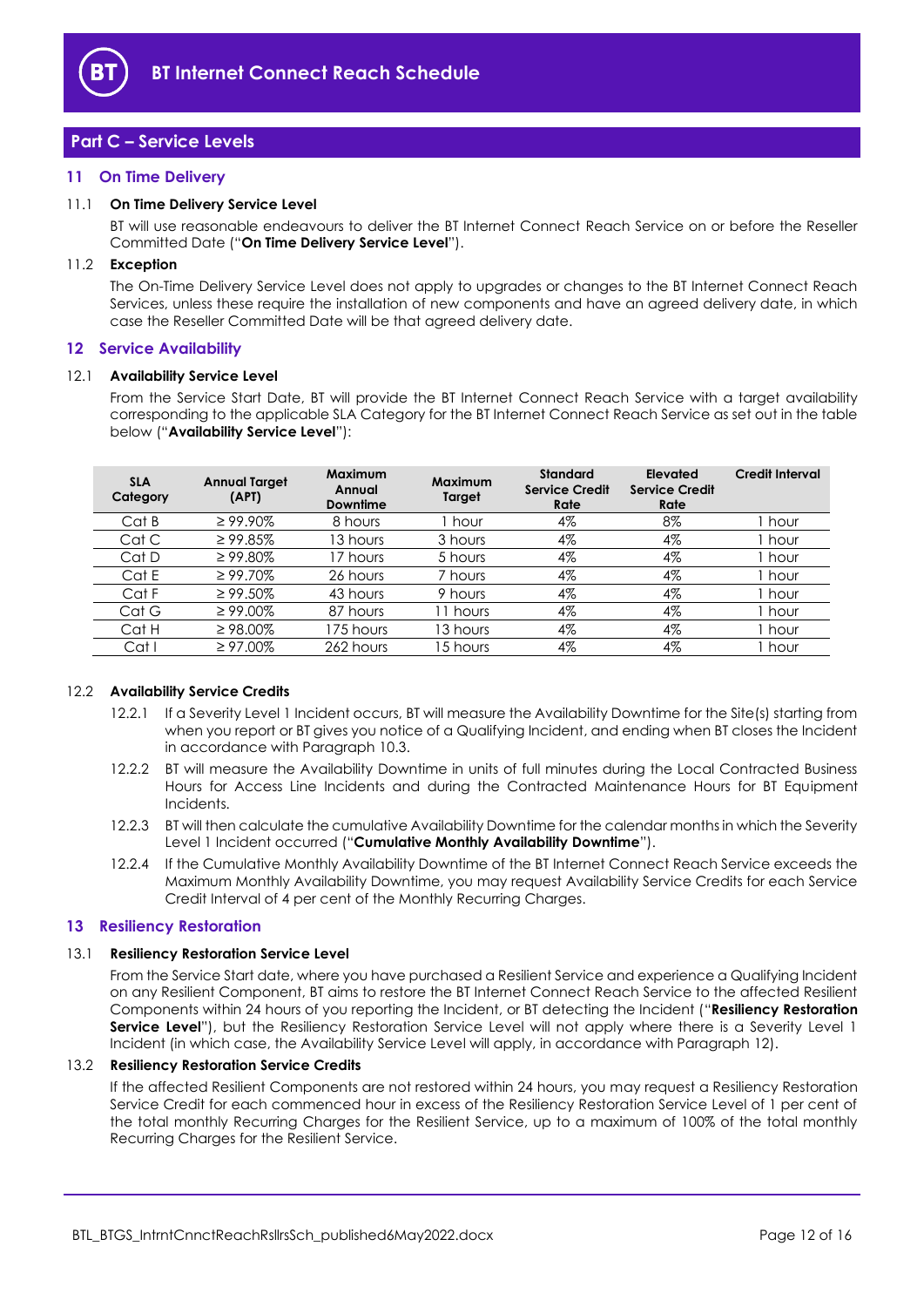

## <span id="page-12-0"></span>**14 Requests for Service Credits**

- <span id="page-12-1"></span>14.1 You may request applicable Service Credits within 28 days of the end of the calendar month in which a Qualifying Incident occurred by providing details of the reason for the claim. Any failure by you to submit a request in accordance with this Paragraph [14.1](#page-12-1) will constitute a waiver of any claim for Service Credits for that calendar month.
- 14.2 Upon receipt of a valid request for Service Credits in accordance with Paragraph [14.1:](#page-12-1)
	- 14.2.1 BT will issue you with the applicable Service Credits by deducting those Service Credits from your invoice within two billing cycles of the request being received; and
	- 14.2.2 following expiry or termination of the Contract where no further invoices are due to be issued by BT, BT will pay you the Service Credits in a reasonable period of time.
- 14.3 Service Credits for all Service Levels will be aggregated and are available up to a maximum amount equal to 100 per cent of the monthly Recurring Charge for the affected BT Internet Connect Reach Service.
- 14.4 All Service Levels and Service Credits will be calculated in accordance with information recorded by, or on behalf of, BT.
- 14.5 The Service Levels under this Schedule will not apply:
	- 14.5.1 in the event that Clause 9 or Clause 24 of the General Terms for Resellers applies; or
	- 14.5.2 during any trial period of the BT Internet Connect Reach Service.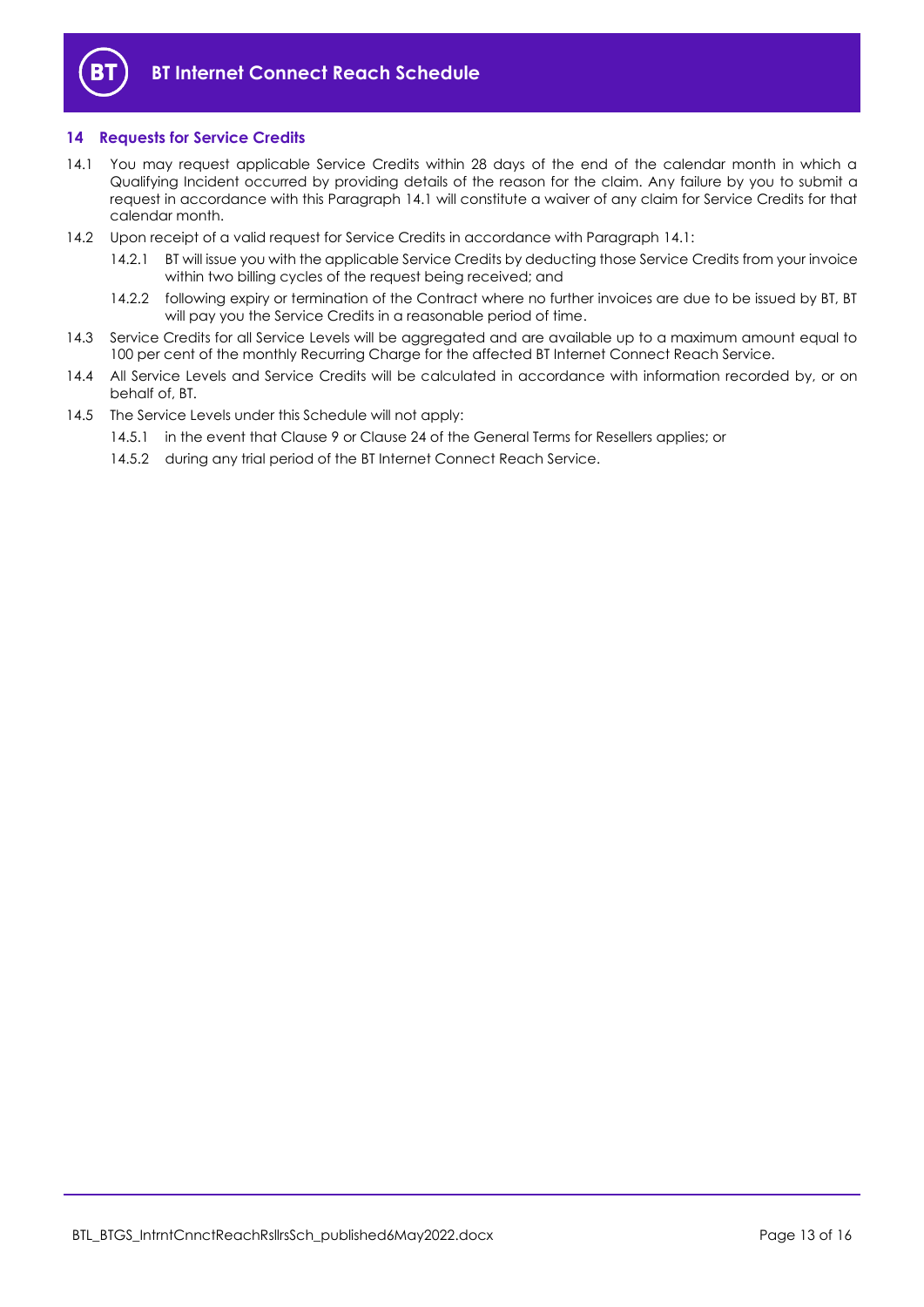

# <span id="page-13-0"></span>**Part D – Defined Terms**

## <span id="page-13-1"></span>**15 Defined Terms**

In addition to the defined terms in the General Terms for Resellers, capitalised terms in this Schedule will have the below meanings (and in the case of conflict between these defined terms and the defined terms in the General Terms for Resellers, these defined terms will take precedence for the purposes of this Schedule). BT has repeated some definitions in this Schedule that are already defined in the General Terms. This is to make it easier for you to find the definitions when reading this Schedule.

"**Acceptance Test Period**" has the meaning given in Paragrap[h 9.2.1.](#page-9-3)

"**Acceptance Tests**" means those objective tests conducted by you that when passed confirm that you accept the BT Internet Connect Reach Service and that the BT Internet Connect Reach Service is ready for use save for any minor non-conformities that will be resolved as an Incident in accordance with Paragraphs [8.3.1](#page-7-4) and [8.3.2.](#page-7-5) "**Access Line**" means a Circuit connecting the Site(s) to the BT Network, and may refer to types of copper, fibre, Private Line Circuits, Mobile Data Networks and Satellite Circuits used for the provision of the Service that will be available on a country by country basis.

"**Availability**" means the period of time when the BT Internet Connect Reach Service is functioning.

"**Availability Annual Target**" has the meaning given in the table at Paragraph [12.1](#page-11-4) for the relevant SLA Category. "**Availability Downtime**" means the period of time during which a Severity Level 1 Incident exists as measured by BT in accordance with Paragrap[h 12.2.1.](#page-11-5)

"**Availability Service Credit**" means the Service Credit available for a failure to meet the Availability Service Level, as set out in Paragrap[h 12.2.4.](#page-11-6)

"**Availability Service Level**" has the meaning given in in Paragraph [12.1.](#page-11-4)

"**BT Internet Connect Reach Service**" has the meaning given in Paragrap[h 1.](#page-1-3)

"**BT Network**" means the communications network owned or leased by BT and used to provide the Service.

"**BT Price List**" means the document containing a list of BT's charges and terms that may be accessed at: [www.bt.com/pricing](http://www.bt.com/pricing) (or any other online address that BT may advise you).

"**Business Hours**" means between the hours of 0800 and 1700 in a Business Day.

"**Circuit**" means any line, conductor, or other conduit between two terminals by which information is transmitted, and that is provided as part of the BT Internet Connect Reach Service.

"**Contracted Maintenance Hours**" means the times during which BT will provide maintenance for BT Equipment, which are Business Hours unless set out otherwise in any applicable Order.

"**Cumulative Monthly Availability Downtime**" has the meaning given in Paragrap[h 12.2.3.](#page-11-7)

"**Customer**" means any customer that you resell the BT Internet Connect Reach Service to.

"**Customer Domain Incident**" means an Incident that is not an Excluded Incident that is caused or contributed to by an act or omission outside the Service Management Boundary and includes, but is not limited to, Incidents where the reason for outage is a failure caused by:

- (a) inadequate power supply, whether reported by you or proactively identified by BT;
- (b) Customer Equipment or equipment not managed by BT under the Contract;
- (c) a supplier (other than BT); or
- (d) you attempting to use the BT Internet Connect Reach Service for a purpose beyond the Service design limits or intentions or outside the scope of the Contract.

"**Customer Equipment**" means any equipment including any software, other than BT Equipment, used in connection with a BT Internet Connect Reach Service.

"**De-installation Charges**" means the charges payable by you on de-installation of the BT Internet Connect Reach Service that are equal to the then current rates for Installation Charges on the date of de-installation.

"**Domain Name**" means a readable name on an Internet page that is linked to a numeric IP Address.

"**Ethernet**" means a family of computer networking technologies for LANs.

"**Ethernet RJ45 Port**" means the Ethernet registered jack connection as defined by the Telecommunications Industry Association 568 standard, a commonly understood technical term often casually referred to as the "**LAN jack**" on a computer, Router or modem.

"**Excluded Incident**" means an Incident where the reason for outage is a failure caused by:

- (a) a power failure that you experience that is caused:
	- (i) by a Force Majeure event (but does not include persistent power failures); or
	- (ii) (ii) by you carrying out Maintenance where such Maintenance was notified in advance to BT in accordance with the Contract; or
- (e) an Incident that is caused by an initial commissioning or delivery issue before the Service Start Date.

"**General Terms for Resellers**" means the general terms for Resellers that this Schedule is attached to, or where not attached to this Schedule, can be found at www.bt.com/terms, and form part of the Contract.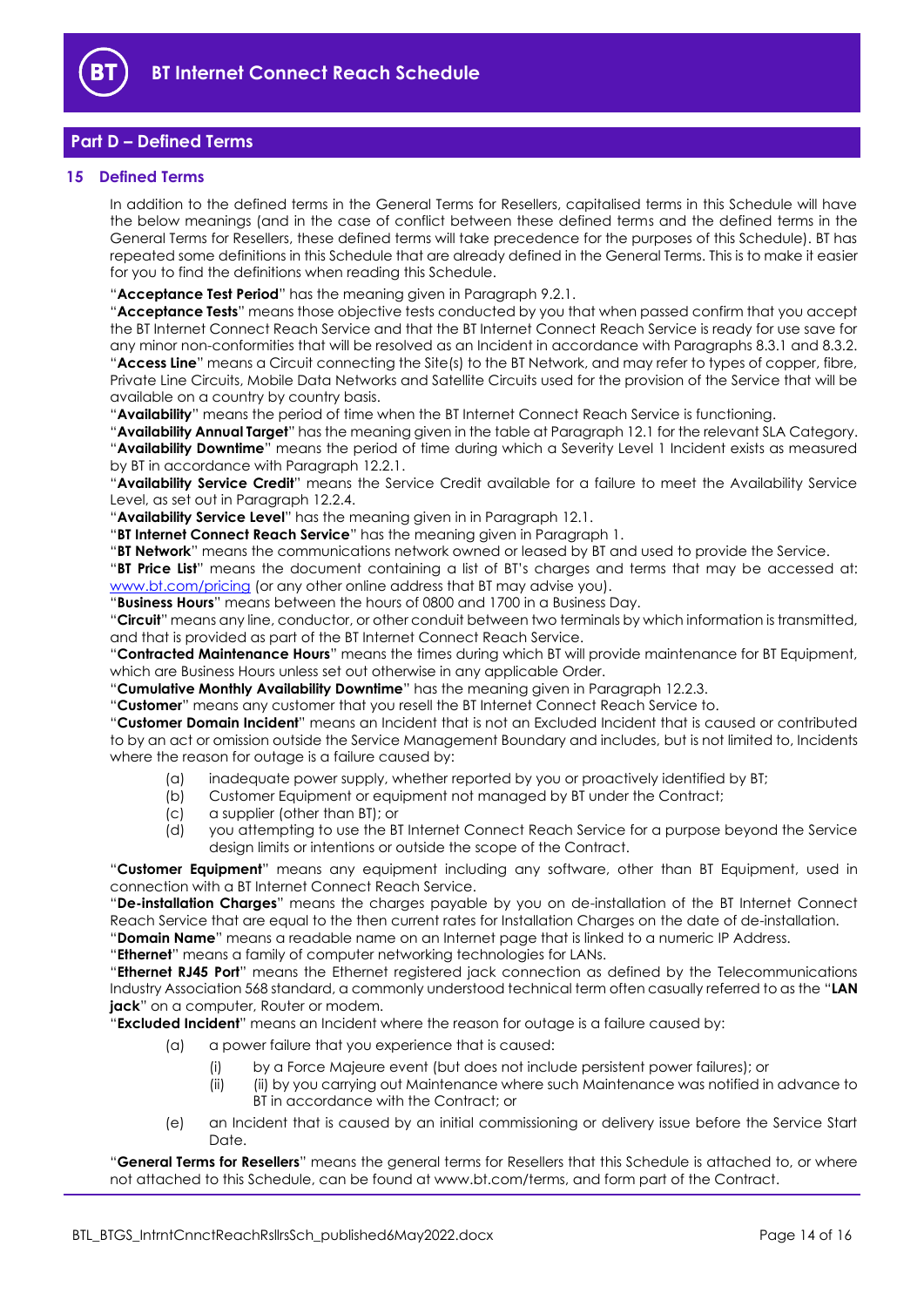"**Incident**" means an unplanned interruption to, or a reduction in the quality of, the BT Internet Connect Reach Service or particular element of the BT Internet Connect Reach Service.

"**Installation Charges**" means those Charges set out in any applicable Order in relation to installation of the BT Internet Connect Reach Service or any Customer Equipment or BT Equipment as applicable.

"**Internet**" means a global system of interconnected networks that use a standard Internet Protocol to link devices worldwide.

"**Internet Protocol**" or "**IP**" means a communications protocol for devices connected to the Internet that specifies the format for addresses and units of transmitted data.

"**IP Address**" means a unique number on the Internet of a network card or controller that identifies a device and is visible by all other devices on the Internet.

"**Local Area Network**" or "**LAN**" means the infrastructure that enables the ability to transfer IP services within Site(s) (including data, voice and video conferencing services).

"**Local Contracted Business Hours**" means the times during which maintenance of any Access Line is provided, which are Business Hours unless set out otherwise in any applicable Order.

"**Maintenance**" means any maintenance BT has planned to do in advance.

"**Managed Router**" means a Router owned and provided by BT for use with the Service.

"**Maximum Annual Availability Downtime**" has the meaning given in the table at Paragrap[h 12.1](#page-11-4) for the relevant SLA Category.

"**Maximum Monthly Availability Downtime**" has the meaning given in the table at Paragraph [12.1](#page-11-4) for the relevant SLA Category.

"**Minimum Period of Service**" means a period of 12 consecutive months beginning on the Service Start Date, unless set out otherwise in any applicable Order.

"**Mobile Data Network**" means any 3G or 4G data service obtained by the User to provide Internet access that is delivered on an Ethernet interface with a public IP address.

"**Monthly Recurring Charges**" means the monthly Recurring Charges for the BT Internet Connect Reach Service and the sum of the Usage Charges for the three full previous months divided by three.

"**Network Terminating Equipment**" or "**NTE**" means the BT Equipment used to provide the BT Internet Connect Reach Service, either at the point of connection between the BT Network and the Access Line, or provided at the Site(s) for connection to the Network Terminating Unit.

"**Network Terminating Unit**" or "**NTU**" means the socket where your wiring, equipment or existing qualifying data service is connected to the Access Line.

"**Notice of Non-Renewal**" has the meaning given in Paragraph [7.1.1.](#page-3-4)

"**Notice to Amend**" has the meaning given in Paragraph [7.11.3.](#page-6-1)

"**On Time Delivery Service Level**" has the meaning given in Paragrap[h 11.1.](#page-11-8)

"**OSI Layer 3**" means the Open Systems Interconnection model as defined International Standard Organization (ISO) # 7498 that you can view at [\(http://standards.iso.org/ittf/PubliclyAvailableStandards/index.html\)](http://standards.iso.org/ittf/PubliclyAvailableStandards/index.html).

"**Provider Independent Resources**" or "**PIR**" means provider independent resources that include autonomous system numbers, provider independent IPv4 address assignments, any cast assignments, provider independent IXP IPv6 address assignments and all future provider independent resource assignments to Users.

"**Point of Presence**" or "**POP**" an artificial is the demarcation point or interface point between communicating entities where the entities build a connection with each other.

"**Qualifying Incident**" means an Incident, except where any of the following events have occurred:

- (a) the BT Internet Connect Reach Service has been modified or altered in any way by you, or by BT in accordance with your instructions;
- (b) Maintenance;
- (c) you have performed any network configurations that BT did not approve;
- (d) an Incident has been reported and BT cannot confirm that an Incident exists after performing tests; or
- (e) you requested BT to test the BT Internet Connect Reach Service at a time when no Incident has been detected or reported.

"**Recurring Charges**" means the Charges for the BT Internet Connect Reach Service or applicable part of the BT Internet Connect Reach Service that are invoiced repeatedly in every payment period (e.g. every month), as set out in any applicable Order.

"**Renewal Period**" means for each BT Internet Connect Reach Service, the initial 12 month period following the Minimum Period of Service, and each subsequent 12 month period.

"**Reseller Committed Date**" means the date provided by BT on which delivery of the BT Internet Connect Reach Service (or each part of the Service, including to each Site) is due to start.

"**Reseller Contact**" means any individuals authorised to act on your behalf for BT Internet Connect Reach Service management matters.

"**Resiliency Restoration Service Credit**" means the Service Credit available for a failure to meet the Resiliency Restoration Service Level.